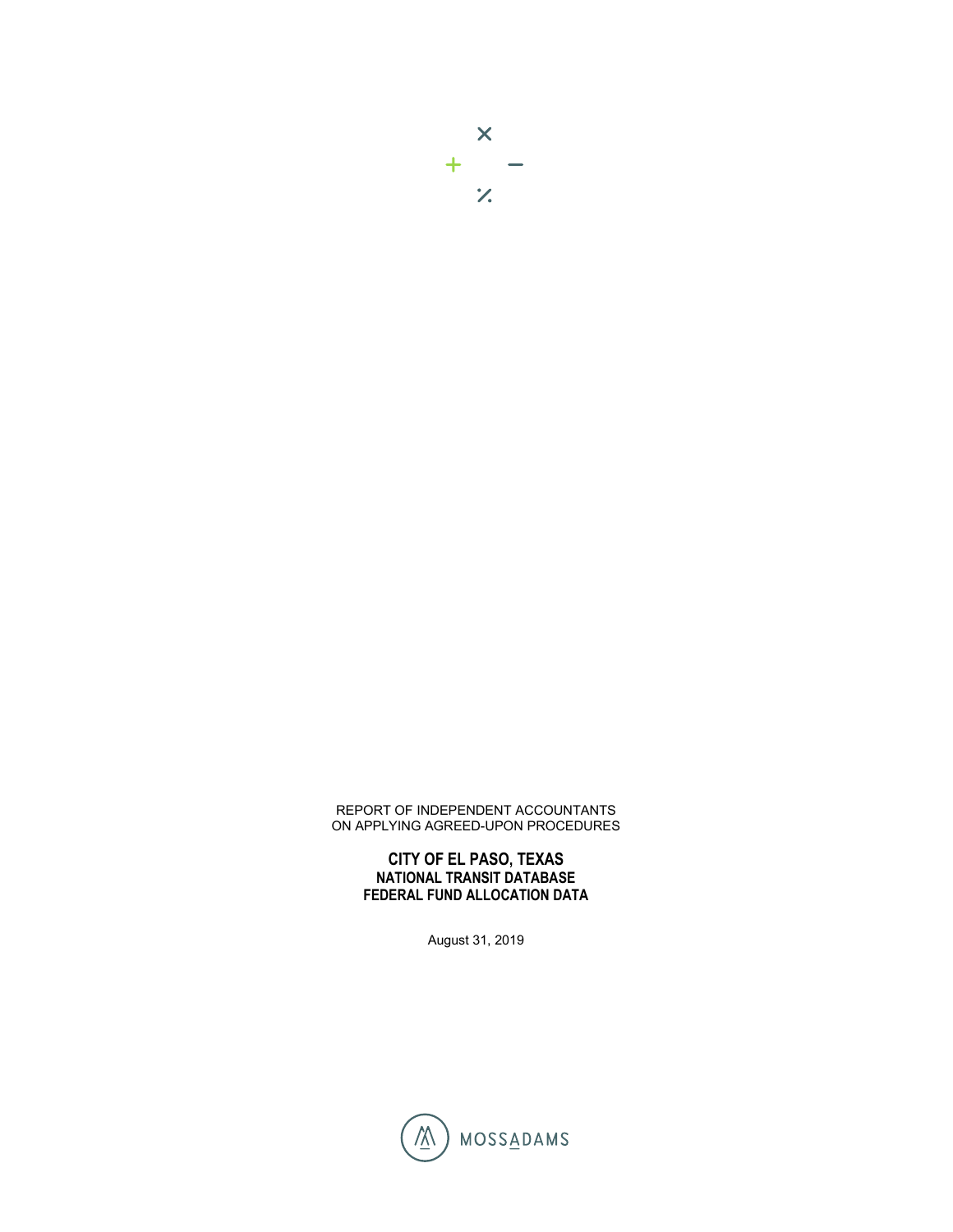

## **Report of Independent Accountants on Applying Agreed-Upon Procedures**

The Honorable Mayor, City Council and City Manager El Paso, Texas

We have performed the procedures enumerated in the attached Schedule of Agreed-Upon Procedures (Schedule), which were agreed to by Federal Transportation Agency (FTA) and management of City of El Paso, Texas (the City), on the data contained in the Federal Funding Allocation Statistics Form (FFA-10) of the Transit Fund (an enterprise fund of the City) as of and for the year ended August 31, 2019. The Transit Fund's management is responsible for the content and accuracy of the FFA-10 as of and for the year ended August 31, 2019. The sufficiency of these procedures is solely the responsibility of those parties specified in this report. Consequently, we make no representation regarding the sufficiency of the procedures enumerated in the Schedule either for the purpose for which this report has been requested or for any other purpose.

The procedures listed in the Schedule were applied separately to each of the information systems used to develop the reported actual vehicle revenue miles (VRM), fixed guideway directional route miles (FG DRM), passenger miles traveled (PMT), and operating expenses (OE) of the Transit Fund as of and for the year ended August 31, 2019 for each of the following modes:

- Directly Operated Service Rail
- Directly Operated Bus
- Purchased Transportation Demand Response

This agreed-upon procedures engagement was conducted in accordance with attestation standards established by the American Institute of Certified Public Accountants. We were not engaged to and did not conduct an examination or review, the objective of which would be the expression of an opinion on the Federal Funding Allocation Statistics Form as of and for the year ended August 31, 2019. Accordingly, we do not express such an opinion or conclusion. Had we performed additional procedures, other matters might have come to our attention that would have been reported to you.

This report is intended solely for the information and use of members of the City Council, the Honorable Mayor Dee Margo, FTA, and management of the City and is not intended to be, and should not be, used by anyone other than these specified parties.

Mess adams LLP

Albuquerque, New Mexico April 7, 2020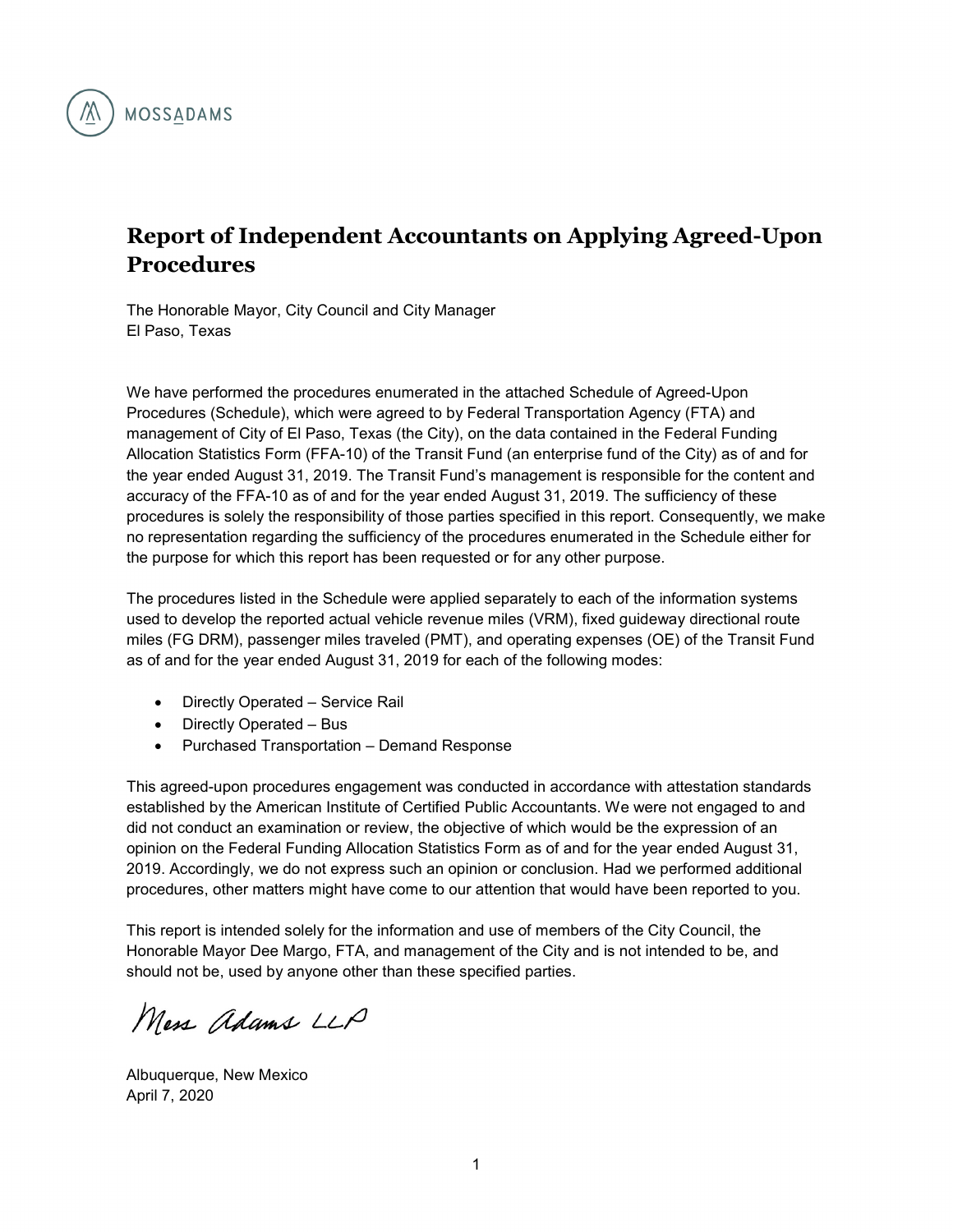

## **Schedule of Agreed-Upon Procedures Federal Funding Allocation Data As of and for the Year Ended August 31, 2019**

a. Obtain and read a copy of written procedures related to the system for reporting and maintaining data in accordance with the NTD requirements and definitions set forth in 49 CFR Part 630, Federal Register, January 15, 1993 and as presented in the 2019 *NTD Policy Manual*. If procedures are not written, inquire about the procedures with the personnel assigned responsibility of supervising the NTD data preparation and maintenance and report on their responses.

*Response*: Based on inquiries of transit personnel, we noted that no written procedures exist related to reporting and maintaining data in accordance with the NTD requirements and definitions set forth in 49 CFR Part 630, Federal Register, January 15, 1993 and as presented in the 2019 *NTD Policy Manual*. However, through inquiries of transit personnel responsible for coordinating the NTD preparation and maintenance, we noted that those responsible for reporting to NTD represent that they are aware of the requirements set forth in 49 CFR Part 630, Federal Register, January 15, 1993 and as presented in the 2019 *NTD Policy Manual*. Those involved in reporting to NTD participate in an annual meeting and training in which a copy of the *NTD Policy Manual* is reviewed for any updates or changes.

- b. Inquire about the procedures (written or informal) with the personnel assigned responsibility of supervising the preparation and maintenance of NTD data and report their response regarding:
	- The extent to which the transit agency followed the procedures on a continuous basis, and
	- Whether they believe such procedures result in accumulation and reporting of data consistent with the NTD definitions and requirements set forth in 49 CFR Part 630, Federal Register, January 15, 1993 and as presented in the 2019 *NTD Policy Manual*.

*Response*: We performed inquires with the transit personnel assigned responsibility of supervising the preparation and maintenance of NTD data and noted:

- The transit agency stated they followed the procedures on a continuous basis, and
- They believe such procedures result in accumulation and reporting of data consistent with the NTD definitions and requirements set forth in 49 CFR Part 630, Federal Register, January 15, 1993 and as presented in the 2019 *NTD Policy Manual*.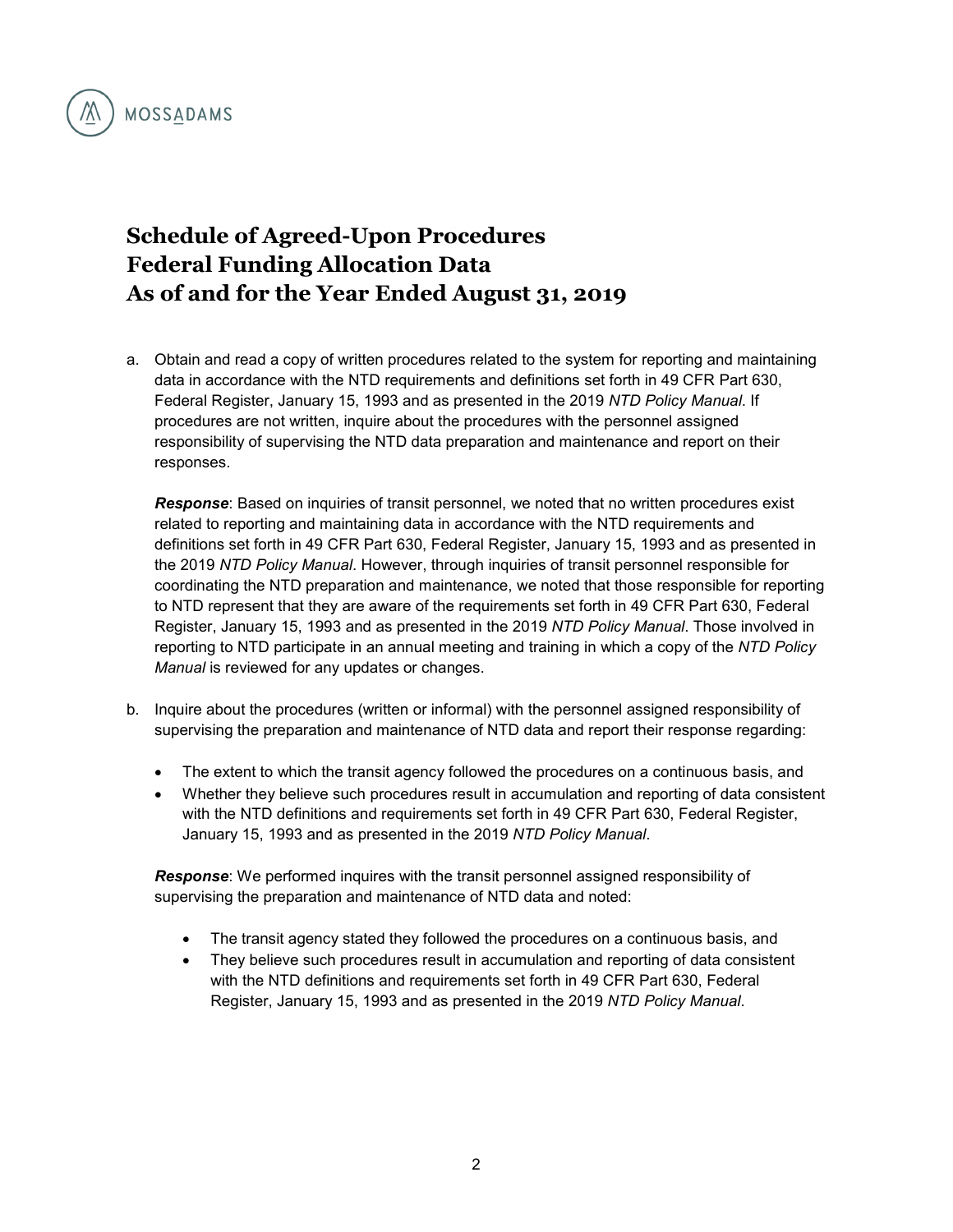c. Inquire of the same personnel, from item "b" above, concerning the retention policy that is followed by the transit agency with respect to source documents supporting the NTD data reported on the FFA-10, for Total Modal Operating Expenses data (F-30, line 15, column e), Actual Vehicle Revenue Mile and Passenger Miles Traveled (S-10, lines 12 and 20, column d) and report their response as to the retention policy followed.

*Response*: We inquired of the same personnel from item "b" above concerning the retention policy that is followed by the City with respect to source documents supporting the NTD data reported on the FFA-10 for Total Modal Operating Expenses data, Actual Vehicle Revenue Miles and Passenger Miles Traveled, noting that the source documents are maintained for at least the three-year requirement.

d. Based on a description of the transit agency's procedures obtained in items "a" and "b" above, identify all the source documents which are to be retained by the transit agency for a minimum of three years. For each type of source document, randomly select three months out of the year and determine whether the document exists for each of these periods.

*Response*: Based on a description of the City's procedures obtained in items "a" and "b" above, we identified all the source documents which are to be retained by the City for a minimum of three years. For each type of source document required, we obtained the City's records for October 2015, February 2016, and June 2016 for the Motor Bus (MB) and Demand Response (DR/DT) modes and determined that the documents existed. This procedure is not applicable to the Service Rail (SR) mode of transportation as the mode was a new mode during fiscal year 2019.

e. Inquire with the person responsible for supervising and maintaining the NTD data whether individuals, independent of the individuals preparing source documents and posting data summaries, review the source documents and data summaries for completeness, accuracy and reasonableness and how often such reviews are performed, and report their response.

*Response*: We performed inquiries with the persons responsible for supervising and maintaining the NTD data. We inquired and noted individuals independent of the individuals preparing source documents and posting data summaries, reviewed the source documents and data summaries for completeness, accuracy and reasonableness on a monthly basis.

f. Select a random sample of three source document packets and report whether supervisors' signatures are present as required by the system of internal controls. If supervisors' signatures are not required, inquire and report how the supervisors' reviews are documented.

*Response*: We selected a random sample of three source document packets for the DR mode for October 2018, March 2019, and May 2019 and determined supervisors' signatures are present as required by the system of internal controls. For the MB and SR modes, there is not a direct supervisor to review. The finance department at Sun Metro reviews the submitted information prior to preparing the submissions of the NTD reports. We noted evidence of review via an email from the finance department indicating submission to the NTD.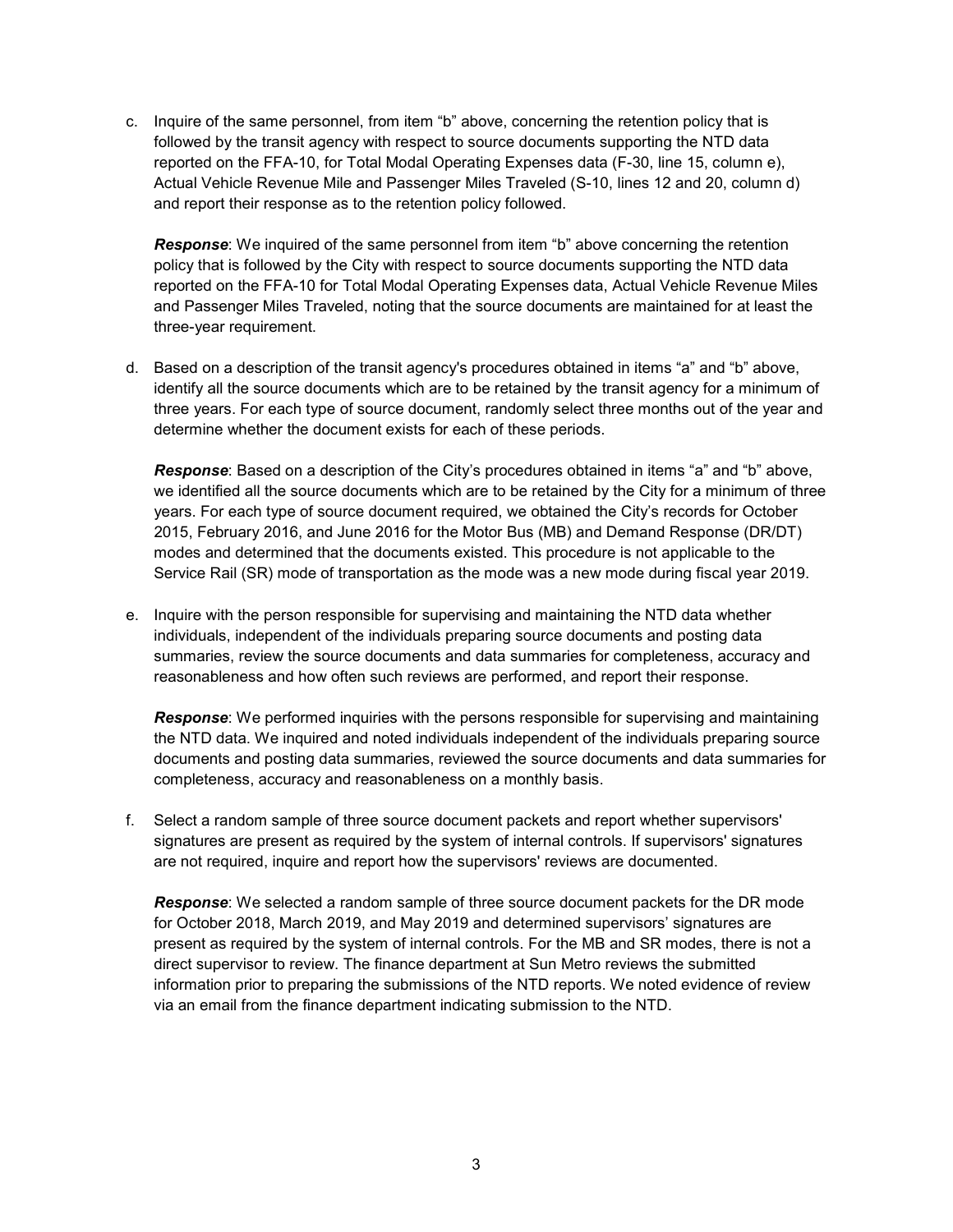g. Obtain the worksheets utilized by the transit agency to prepare the final data that are transcribed onto the FFA-10. Compare the periodic data included on the worksheets to the periodic summaries prepared by the transit agency. Recalculate the arithmetical accuracy of the summarizations.

*Response*: We obtained the worksheets utilized by the City to prepare the final data that are transcribed on the FFA-10. We compared the periodic data included on the worksheets to the periodic summaries prepared by the City, noting agreement, without exception. We recalculated the arithmetical accuracy of the summarizations, noting no differences.

h. Inquire of the transit agency's procedure for accumulating and recording passenger miles traveled (PMT) data in accordance with NTD requirements with transit agency staff. Inquire and report whether the procedure used is (1) one of the two procedures suggested by FTA and described in FTA Circulars 2710.1A or 2710.2A; (2) a 100% count of actual PMT; (3) an alternative sampling procedure (if the transit agency uses an alternative sampling procedure, inquire whether the procedure has been approved by FTA or whether a qualified statistician has determined that the procedure meets FTA's statistical requirements. Note as a negative finding in the report use of an alternative sampling procedure that has not been approved in writing by a qualified statistician); (4) the NTD Sampling Method.

*Response*: We performed inquiries with transit agency staff surrounding the City's procedure for accumulating and recording PMT.

We noted that the following methods are used for the various modes of transportation:

- MB An alternative sampling method is used, which meets the FTA requirements of 95% confidence and + / - 10% precision. This was supported by written evidence from a qualified statistician. This method is therefore one of the acceptable methods listed above.
- DR/DT A 100% count of actual PMT is the method used, which is one of the acceptable methods listed above.

**Exception**: There was no procedure in place for accumulating and reporting PMT for Service Rail (SR) during fiscal 2019. Transit did not prepare or submit a waiver request to NTD as a first-year reporter.

*Management Response:* The City acknowledges this exception. We have requested a waiver from FTA-NTD since this was the first year of SR operations, and this request is under review. We have contracted with TAMU-TTI to develop a recommended, compliant methodology for reporting for fiscal 2020. In the meantime, we are using the same survey methodology on SR that is utilized for FR. This will ensure the City has reported information for fiscal 2020 and, depending on TTI's recommended tracking methodology, we will provide the required PMT data.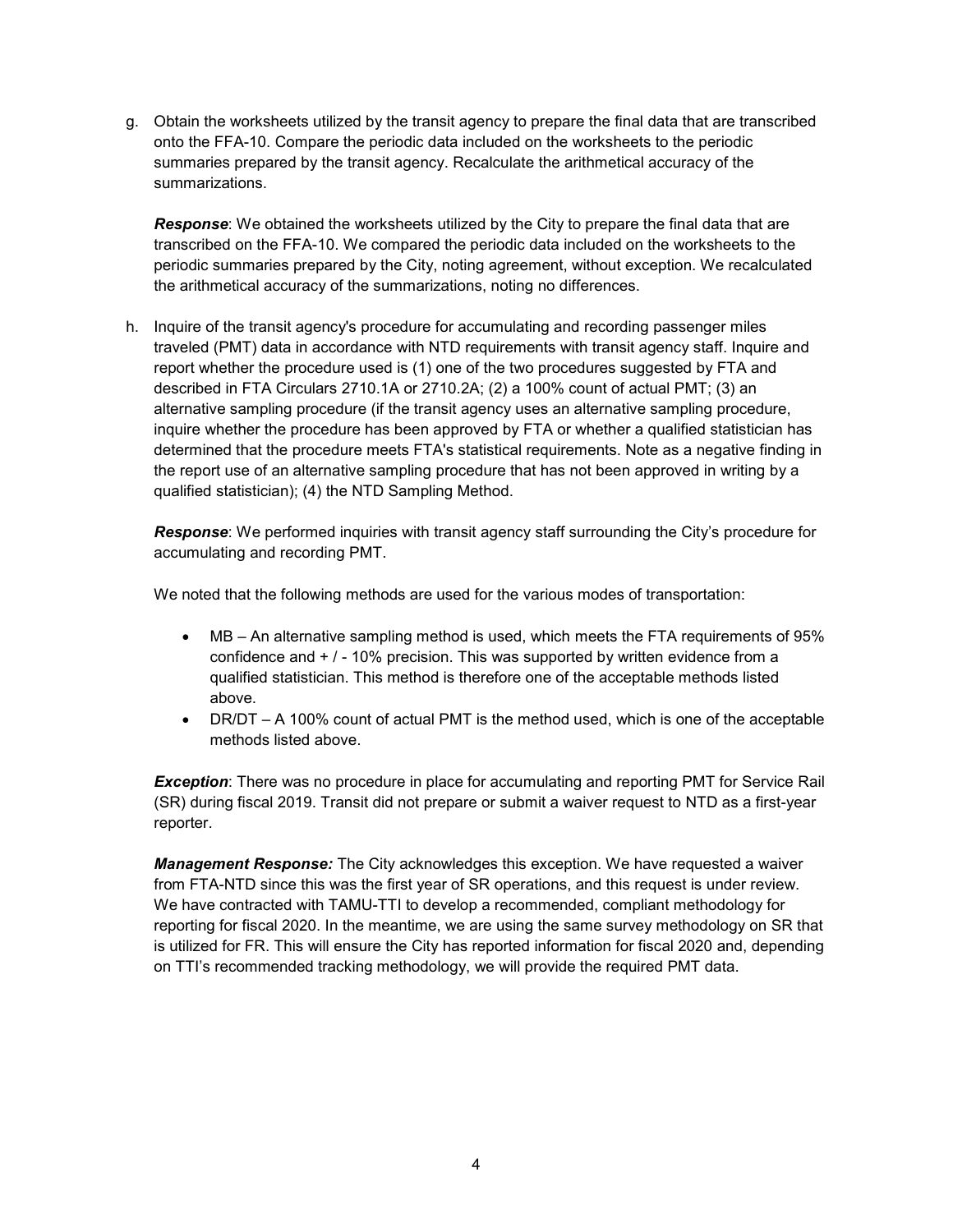- i. Inquire of transit agency staff the transit agency's eligibility to conduct statistical sampling for PMT data every third year. Determine whether the transit agency meets one of the three criteria that allow transit agencies to conduct statistical samples for accumulating PMT data every third year rather than annually. Specifically:
	- According to the 2010 Census, the public transit agency serves an urbanized area (UZA) of less than 500,000 population.
	- The public transit agency directly operates fewer than 100 revenue vehicles in all modes in annual maximum revenue service (VOMS) (in any size UZA).
	- The service is purchased from a seller operating fewer than 100 revenue vehicles in VOMS, and is included in the transit agency's NTD report.

For transit agencies that meet one of the above criteria, obtain the NTD documentation for the most recent mandatory sampling year (2017) and note if statistical sampling was conducted and if the required 95% confidence and +10% precision was used. Inquire of transit agency personnel and report about how the transit agency estimated annual PMT for the current report year.

*Response*: Based on our inquiry with transit staff, the City conducts statistical sampling every year for the MB and DR modes; therefore, this step is not applicable for these modes.

*Exception*: The City did not accumulate or report PMT data related to the SR mode. Therefore, we could not complete this step for this mode.

*Management Response:* The City acknowledges this exception. We have requested a waiver from FTA-NTD since this was the first year of SR operations, and this request is under review. We have contracted with TAMU-TTI to develop a recommended, compliant methodology for reporting for fiscal 2020. In the meantime, we are using the same survey methodology on SR that is utilized for FR. This will ensure the City has reported information for fiscal 2020 and, depending on TTI's recommended tracking methodology, we will provide the required PMT data.

j. Inquire of transit agency personnel about the sampling procedure for estimation of PMT data used by the transit agency. Obtain a copy of the transit agency's working papers or methodology used to select the actual sample of runs for recording PMT data. If the average trip length was used, inquire of transit agency personnel and report whether the universe of runs was used as the sampling frame and that the methodology to select specific runs from the universe resulted in a random selection of runs. If a selected sample run was missed, determine that a replacement sample run was randomly selected. Note if the transit agency followed the stated sampling procedure.

*Response*: We inquired and obtained a description of the sampling procedure for estimation of PMT data used by the City. We obtained a copy of the City's working papers used to select the actual sample of runs for recording PMT data. Transit utilizes Actual Passenger Counts (APC) rather than average trip length to estimate PMT data for the MB and DR modes. The City followed the stated sampling procedure for these modes.

*Exception*: The City did not estimate PMT data related to the SR mode. Therefore, we could not complete this step for this mode.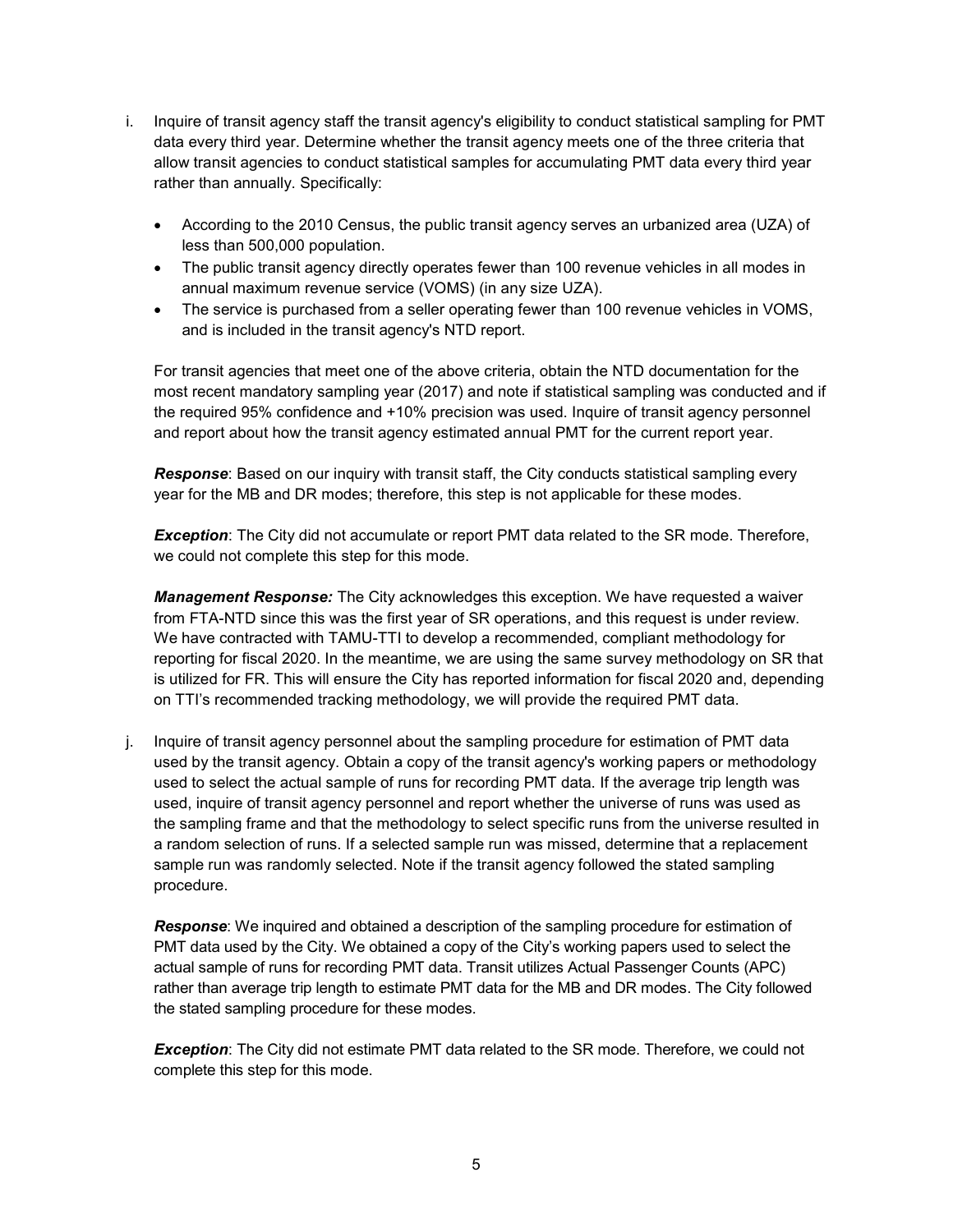*Management Response:* The City acknowledges this exception. We have requested a waiver from FTA-NTD since this was the first year of SR operations, and this request is under review. We have contracted with TAMU-TTI to develop a recommended, compliant methodology for reporting for fiscal 2020. In the meantime, we are using the same survey methodology on SR that is utilized for FR. This will ensure the City has reported information for fiscal 2020 and, depending on TTI's recommended tracking methodology, we will provide the required PMT data.

k. Randomly select three source documents for accumulating PMT data and note if the data used to accumulate the PMT data is complete. Randomly select three of the accumulation periods and recalculate the mathematical accuracy of the accumulations for each of the selected periods. List the accumulation periods that were recalculated.

*Response*: We made a random selection of three source documents for accumulating PMT data for the months of October 2018, March 2019 and May 2019 and noted the source documents were complete. We randomly selected three of the accumulation periods and re-calculated the mathematical accuracy of the accumulations for each of the selected periods. The accumulation periods selected for DR were October 18, 2018, March 2, 2019, and May 17, 2019. The accumulation periods selected for the MB mode of transportation were October 5, 2018, March 15, 2019 and May 16, 2019. For DT, as passenger mileage is provided by the cab companies, there is no true accumulation period/source documents, other than what the cab companies provide. We selected three months, October 2018, March 2019, and May 2019 and tied out total miles reported for that month.

**Exception**: The City did not accumulate or report PMT data related to the SR mode. Therefore, we could not complete this step for this mode.

*Management Response:* The City acknowledges this exception. We have requested a waiver from FTA-NTD since this was the first year of SR operations, and this request is under review. We have contracted with TAMU-TTI to develop a recommended, compliant methodology for reporting for fiscal 2020. In the meantime, we are using the same survey methodology on SR that is utilized for FR. This will ensure the City has reported information for fiscal 2020 and, depending on TTI's recommended tracking methodology, we will provide the required PMT data.

l. Inquire of transit agency personnel about the procedures for systematic exclusion of charter, school bus, and other ineligible vehicle miles from the calculation of actual vehicle revenue miles and note the personnel's response. Randomly select three source documents used to record charter and school bus mileage and recalculate the arithmetical accuracy of the computations.

*Response*: Based on our inquiry with transit agency staff, the City does not have charter, school bus, or other ineligible vehicle miles. Therefore, a method for excluding such activity is not applicable.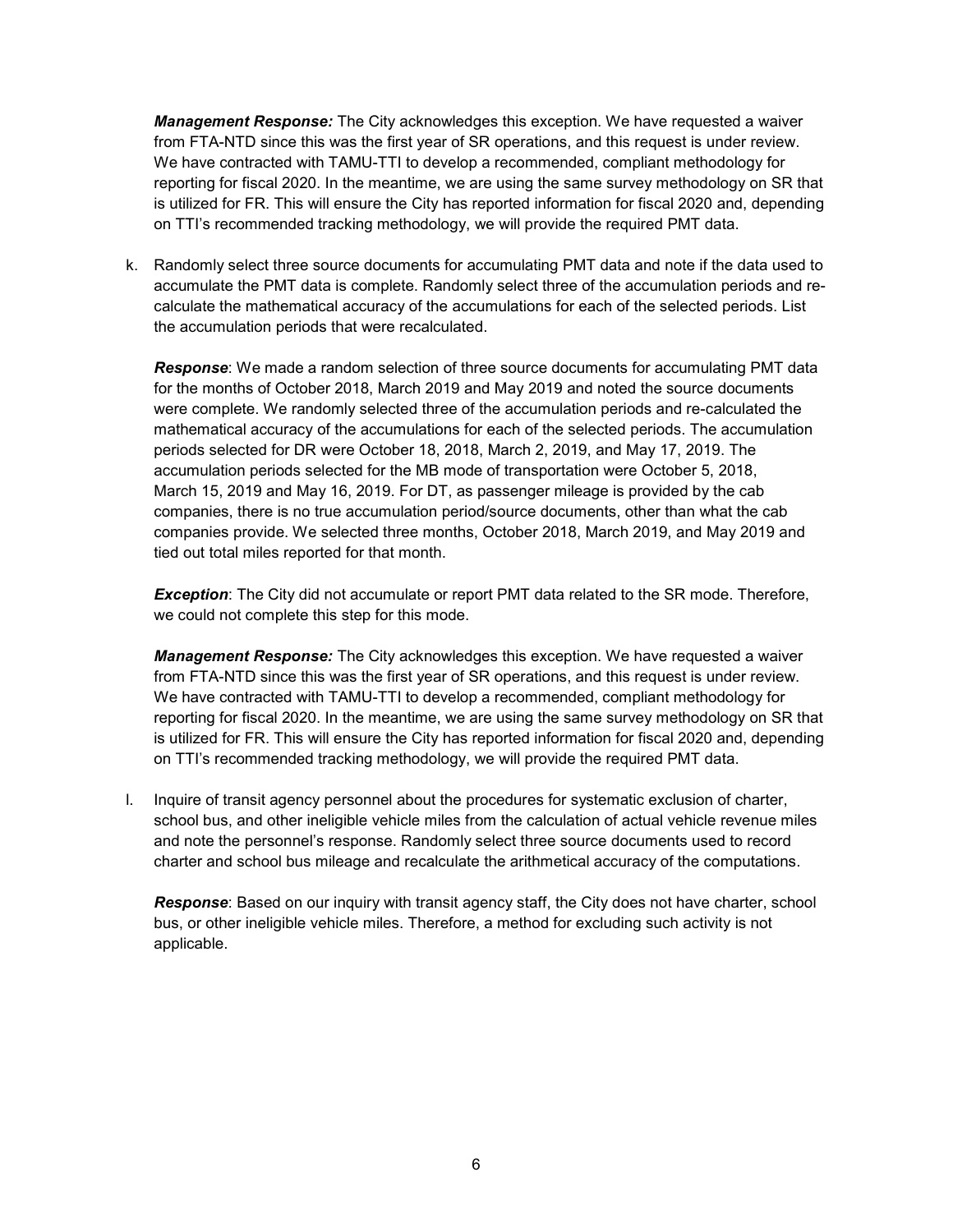- m. For actual vehicle revenue mile (VRM) data, document the collection and recording methodology and determine that deadhead miles are systematically excluded from the computation. This is accomplished as follows:
	- If actual VRMs are calculated from schedules, inquire of transit agency personnel about the procedures used to subtract missed trips and note their response. Randomly select five of the days that service is operated and recalculate the daily total of missed trips and missed VRMs.
	- If actual VRMs are calculated from hubodometers, inquire of transit agency personnel about the procedures used to calculate and subtract deadhead mileage and note their response. Randomly select five hubodometer readings and compare the transit agency's method of computing deadhead mileage to the methods allowed by FTA's definitions. Recalculate the arithmetical accuracy of the summarization of intermediate accumulations.
	- If actual VRMs are calculated from vehicle logs, randomly select five of the vehicle logs and compare the transit agency's method of computing deadhead mileage to the methods allowed by FTA's definitions.

*Response*: For VRM data, we documented the collection and recording methodology and determined that deadhead miles are systematically excluded from the computation based on the following:

- VRM for the MB and SR modes of transportation is based on schedules. We inquired with Transit personnel and noted that all missed trips are included in Transit's data and subtracted in calculating VRM. For MB we randomly selected five routes from the months of October 2018, March 2019, and May 2019 and re-calculated the total of missed trips and missed VRMs, noting no exceptions. For SR we randomly selected the five months of October 2018, February 2019, March 2019, May 2019, and June 2019 and recalculated the total of missed trips and missed VRMs, noting no exceptions.
- VRM for the DR mode of transportation is based on hubodometers. We inquired with Transit personnel and noted the deadhead miles are included in the electronic readings and removed in calculating VRM. We randomly selected five days (10/18/18, 11/14/18, 3/2/19, 5/17/19, and 6/27/19) and compared Transit's method of computing deadhead mileage to the methods allowed by FTA's definitions, noting no exceptions.
- n. For rail modes, obtain the recording and accumulation sheets for actual VRMs and determine that locomotive miles are not included in the computation.

*Response*: For rail modes, we obtained the recording and accumulation sheets for actual VRM's and noted that Transit does not have locomotives. Therefore, an elimination method for locomotive miles is not applicable.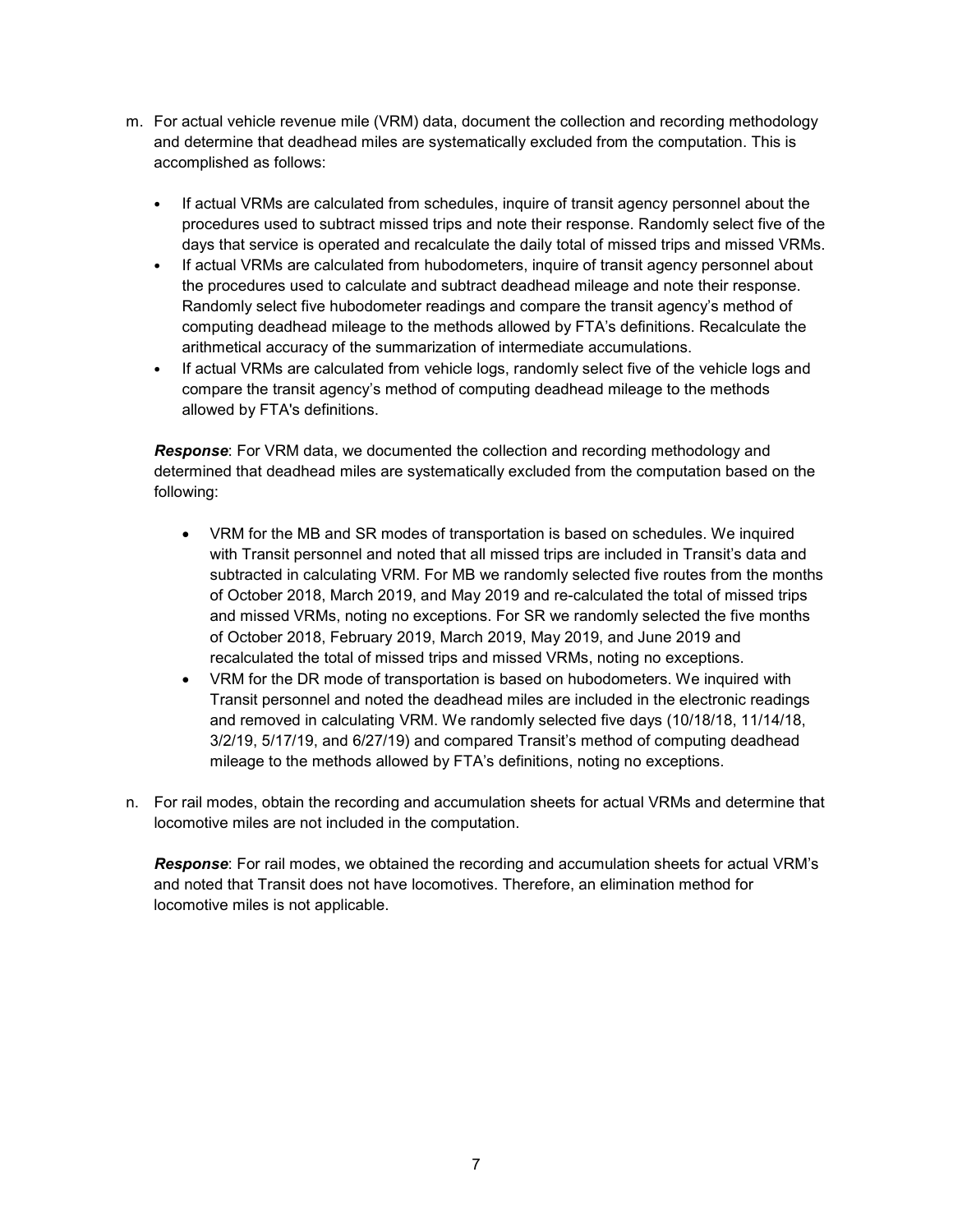- o. If fixed guideway (FG) or high intensity bus (HIB) directional route miles are reported, inquire of the person responsible for maintaining and reporting the NTD data and report the personnel's response about whether the operations meet FTA's definition of FG or HIB in that the service is:
	- Rail, trolleybus (TB), ferryboat (FB), or aerial tramway (TR) or
	- Bus (MB, CB, or RB) service operating over exclusive or controlled access rights-of-way (ROW), and
		- i. Access is restricted
		- ii. Legitimate need for restricted access is demonstrated by peak period level of service D or worse on parallel adjacent highway, and
		- iii. Restricted access is enforced for freeways; priority lanes used by other high occupancy vehicles (HOV) (i.e., vanpools (VP), carpools) must demonstrate safe operation (see Fixed Guideway Segments form (S-10)

*Response*: We inquired of the transit personnel responsible for maintaining and reporting FG directional route miles NTD data for operations and noted that they meet FTA's definition of FG and noted that FG segment as reported includes only the streetcar.

p. Inquire of the person reporting about the measurement of fixed guideway and HIB directional route miles with the person reporting the NTD data and note whether the mileage is computed in accordance with FTA's definitions of FG, HIB and DRM. Inquire whether there were service changes during the year that resulted in an increase or decrease in directional route miles. If a service change resulted in a change in overall directional route miles, recalculate the average monthly directional route miles, and compare the total to the FG and HIB directional route miles reported on the FFA-10.

*Response*: We performed inquiries surrounding the measurement of the FG directional route miles with the individual reporting the NTD data and noted that the mileage is computed in accordance with FTA's definitions of FG and DRM. We inquired whether there were service changes during the year that resulted in an increase or decrease in directional route miles. Fiscal 2019 was the first year FG is applicable as the transit department took over the streetcar service from another agency. During the current year, there were no service changes. As such, there were no changes in overall FG directional route miles reported. The City does not deploy HIB.

- q. Inquire if any temporary interruptions in transit service occurred during the report year. If these interruptions were due to maintenance or rehabilitation improvements to a FG segment(s), report if the following:
	- Directional route miles for the segment(s) should be reported for the entire report year if the interruption is less than 12 months in duration. The months of operation on the S-10 should be reported as 12. The transit agency should have completed a form note describing the interruption.
	- If the improvements cause a service interruption on the FG/HIB directional route miles lasting more than 12 months, the transit agency should contact their validation analyst to discuss. FTA will make a determination on how the directional route miles should be reported.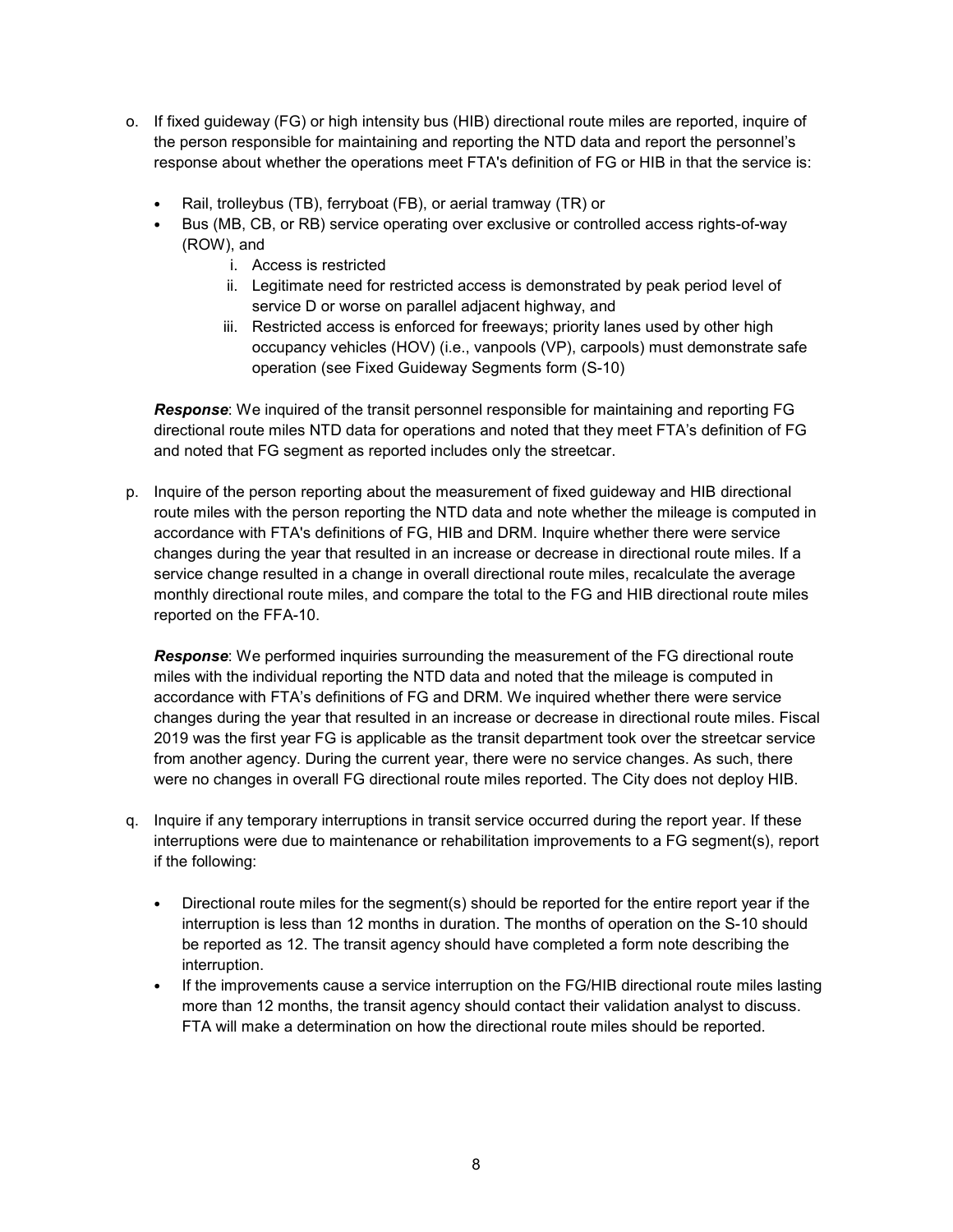*Response*: We inquired if any temporary interruptions in transit service occurred during the reporting year and were informed there were no interruptions lasting more than 12 months. There were a few small interruptions in service, and these lasted no more than a few days. As these were short interruptions, they do not change the amount of directional route miles being reported by the City. Additionally, all service interruptions are documented within the City's internal network at the time of lost service.

r. Measure FG/HIB from maps or by retracing route.

*Response*: We measured FG/HIB by tracing route distances using the City's official Streetcar maps. No exceptions were noted as a result of our procedures.

s. Inquire with the person reporting the NTD data and report about whether other public transit agencies operate service over the same FG/HIB as the transit agency. If yes, note that the transit agency coordinated with the other transit agency (or agencies) such that the directional route miles for the segment of FG/HIB are reported only once to the NTD on the FFA-10. Each transit agency should report the actual VRM, PMT and operating expense for the service operated over the same FG/HIB.

*Response*: We performed inquiries with transit personnel reporting the NTD data whether other public transit agencies operate service over the same FG as the City. The City does not coordinate with other transit agencies over the same FG.

t. Obtain the P-40 forms. Inquire with the persons reporting the NTD data and report about the Agency Revenue Service Start Date for any segments added in the 2019 report year. This is the commencement date of revenue service for each FG/HIB segment. Compare the date reported to the date when the agency began revenue service. This may be later than the Original Date of Revenue Service if the transit agency is not the original operator. If a segment was added for the 2019 report year, the Agency Revenue Service Date must occur within the transit agency's 2019 fiscal year. Segments are summarized by like characteristics. Note that for apportionment purposes under the State of Good Repair (5337) and Bus and Bus Facilities (5339) programs, the 7-year age requirement for fixed guideway/High Intensity Bus segments is based on the report year when the segment is first reported by any NTD transit agency. This pertains to segments reported for the first time in the current report year. Even if a transit agency can document an Agency Revenue Service Start Date prior to the current NTD report year, FTA will only consider segments continuously reported to NTD.

*Response*: We performed inquiries with transit personnel reporting the NTD data and we noted that the streetcar was added during fiscal 2019. The streetcar was transferred to the transit department during fiscal 2019, at which time the City began revenue service. The City's revenue service date for the streetcar was after the original date of revenue service for the streetcar. We reviewed the 2018 Form F-40 and noted no FG service being reported by the City.

u. Compare operating expenses listed in the FFA-10 with audited financial data, after reconciling items are removed.

*Response*: We compared operating expenses listed in the FFA-10 with audited financial data, after reconciling items were removed, without exception.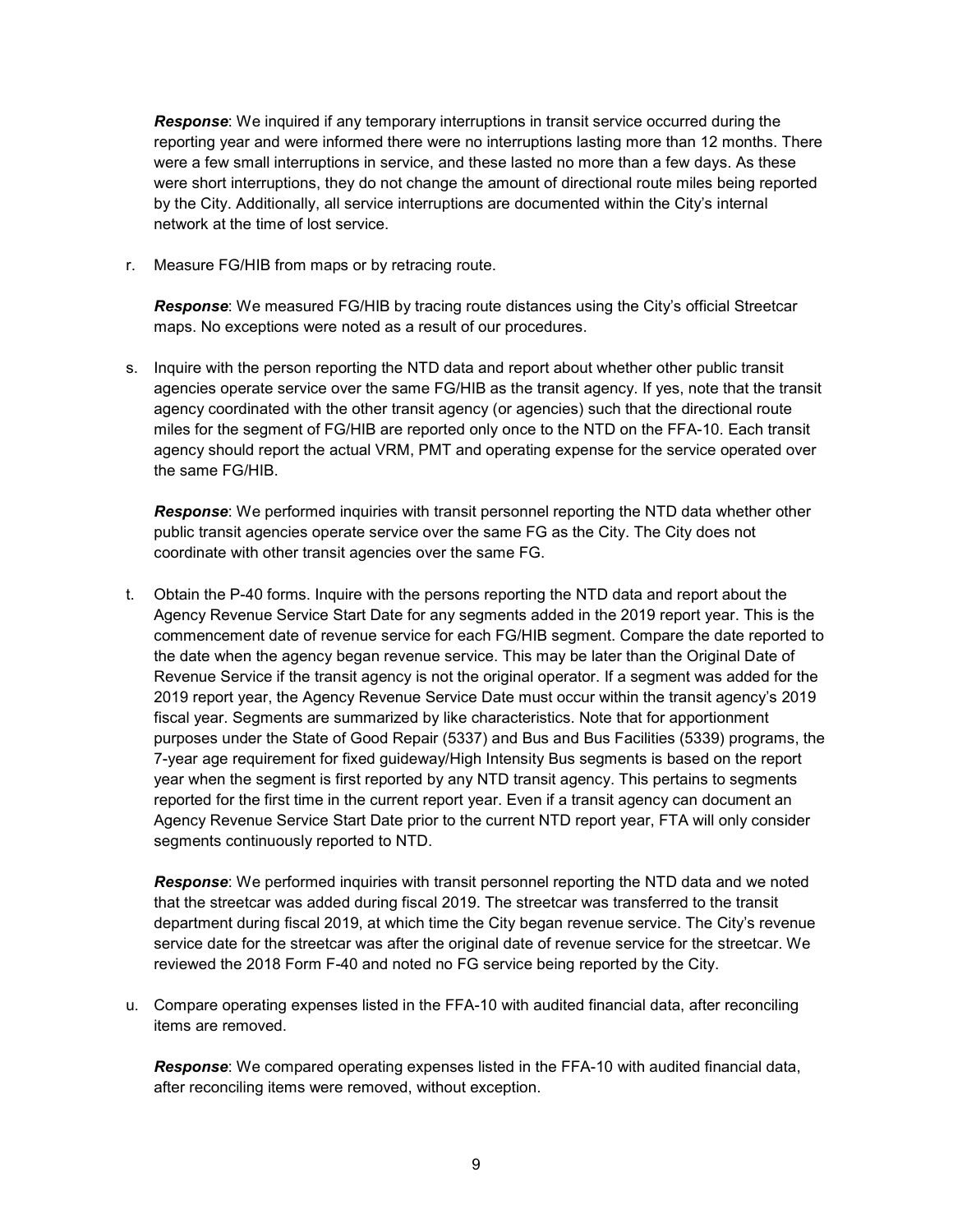v. If the transit agency purchases transportation services, inquire with the personnel reporting the NTD data and report about the amount of purchased transportation (PT) generated fare revenues. The PT fare revenues should equal the amount reported on the Contractual Relationship form (B-30).

*Response*: We inquired of transit personnel reporting the NTD data regarding the amount of PT generated fare revenues. The purchased transportation fare revenues equaled the amount reported on the B-30.

w. If the transit agency's report contains data for PT services and assurances of the data for those services is not included, obtain a copy of the Independent Auditor Statement for Federal Funding Allocation (IAS-FFA) data of the PT service. Attach a copy of the statement to the report. Note as an exception if the transit agency does not have an Independent Auditor Statement for the PT data.

*Response*: The City maintains control of the scheduling process which provides the data for PT. As such, the Independent Auditor Statement for IAS-FFA data of the PT service is not applicable.

x. If the transit agency purchases transportation services, obtain a copy of the PT contract and note if the contract (1) specifies the specific public transportation services to be provided; (2) specifies the monetary consideration obligated by the transit agency or governmental unit contracting for the service; (3) specifies the period covered by the contract and that this period overlaps the entire or a portion of, the period covered by the transit agency's NTD report; and (4) is signed by representatives of both parties to the contract. Inquire of the person responsible for maintaining the NTD data and report regarding the retention of the executed contract, and note if copies of the contracts are retained for three years.

*Response*: We obtained a copy of the PT contract and noted that the contract (1) specifies the specific public transportation services to be provided; (2) specifies the monetary consideration obligated by the transit agency or governmental unit contracting for the service; (3) specifies the period covered by the contract and that this period overlaps the entire, or a portion of, the period covered by the transit agency's NTD report; and (4) is signed by representatives of both parties to the contract. We inquired of the person responsible for maintaining the NTD data regarding the retention of the executed contracts, and obtained copies of the contracts and applicable amendments, noting that contracts and modifications are retained for at least three years.

y. If the transit agency provides service in more than one UZA, or between a UZA and a non-UZA, inquire of the person responsible for maintaining the NTD data and report regarding the procedures for allocation of statistics between UZAs and non-UZAs. Obtain the FG segment worksheets, route maps and urbanized area boundaries used for allocating the statistics, and compare the transit agency's allocation methods to the methods allowed by FTA's definitions.

*Response*: The City does not provide service in more than one UZA. Therefore, this procedure is not applicable.